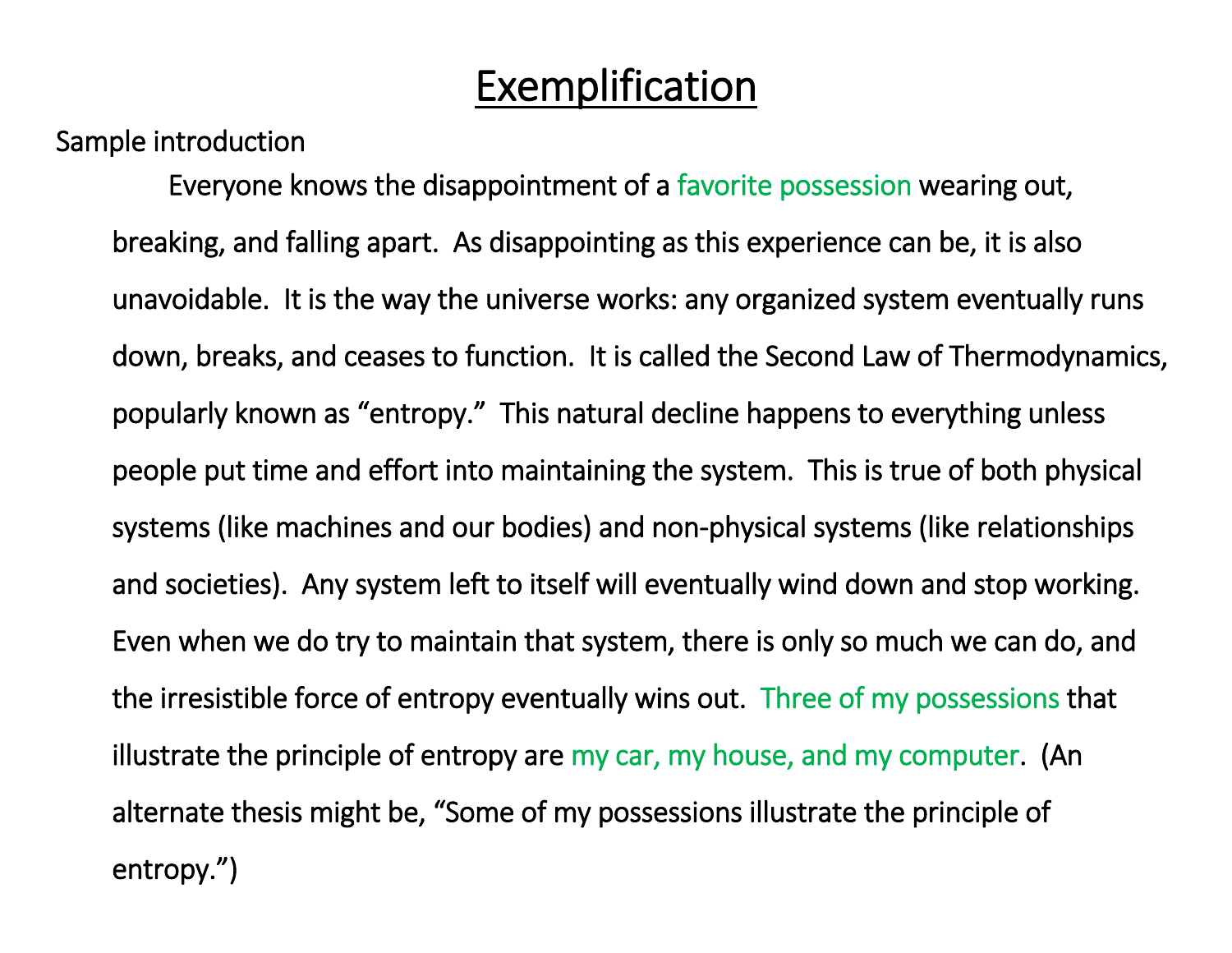One of my possessions that shows entropy is my car. One part of it that wears out is the tires. For example, it seems that I put new tires on it just last year, and they have already worn to the point of being unsafe. Another part of my car that wears out is the windshield wipers. For instance, here in the desert, the sun destroys them so that they need to be replaced even before they are used for the rain; then when it does rain, I can't see to drive. The ones I just replaced didn't last more than six months. The last part of my car that wears out is the battery. Again, the desert heat, combined with the heat under the hood, makes batteries wear out fast. They are supposed to last five years, but mine never make it past two. It seems that the things that go wrong with a car most often are the things one depends on the most.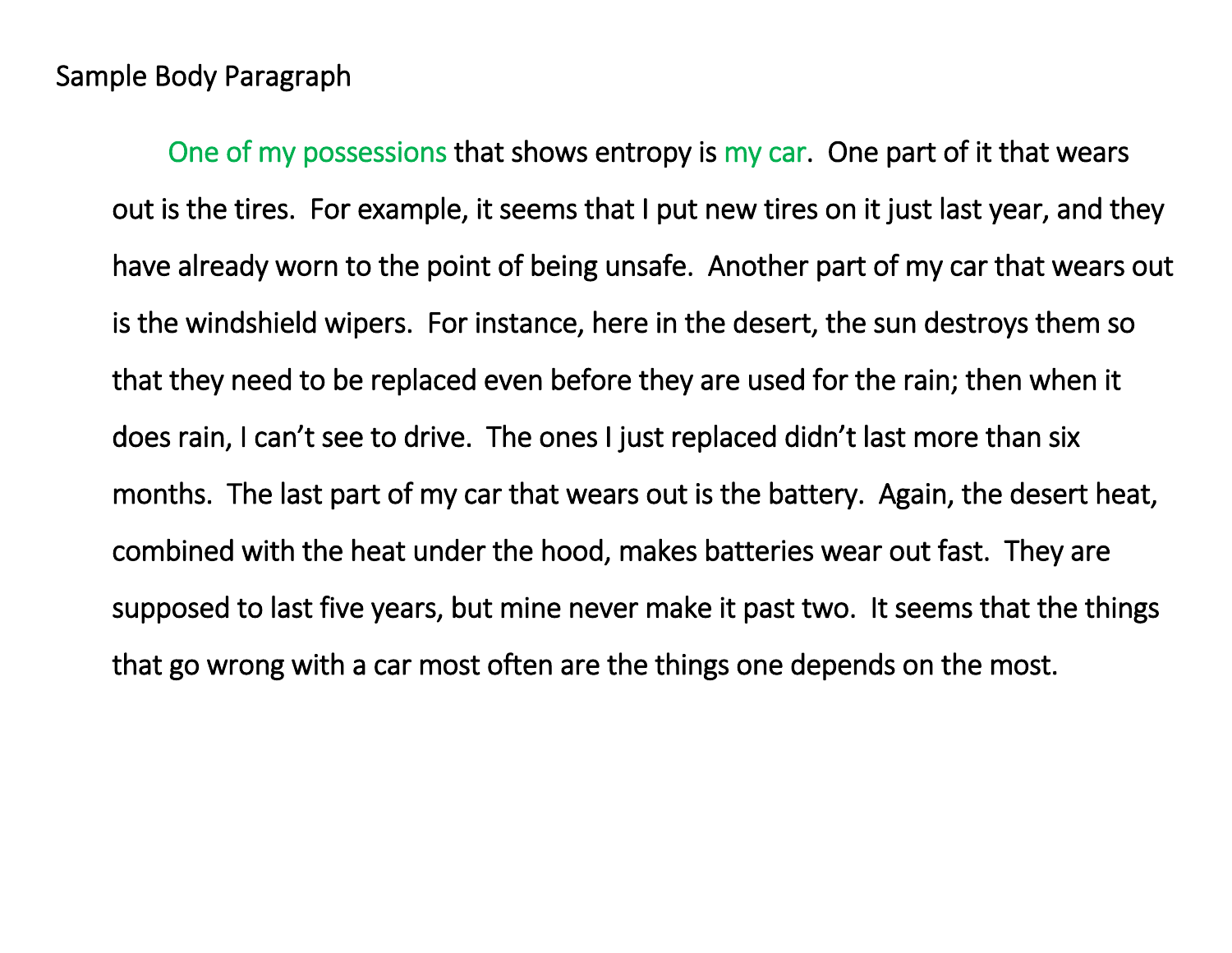# Cause/Effect

Sample Introduction

 We are all motivated do what we do by a variety of causes. We get up and go to work in the morning because we have to pay for a place to live, food to eat, and a car to drive. Some pursue advanced degrees so they can get a better job and afford "nicer" things or do more things for people. Most of the time, we respond to the motivations that lead us to better things. However, we can also be motivated to do things that are not beneficial, like using illegal drugs. Three causes of illegal drug use are peer pressure, stress, and curiosity. (An alternate thesis might be, "Illegal drug use has some very common causes.")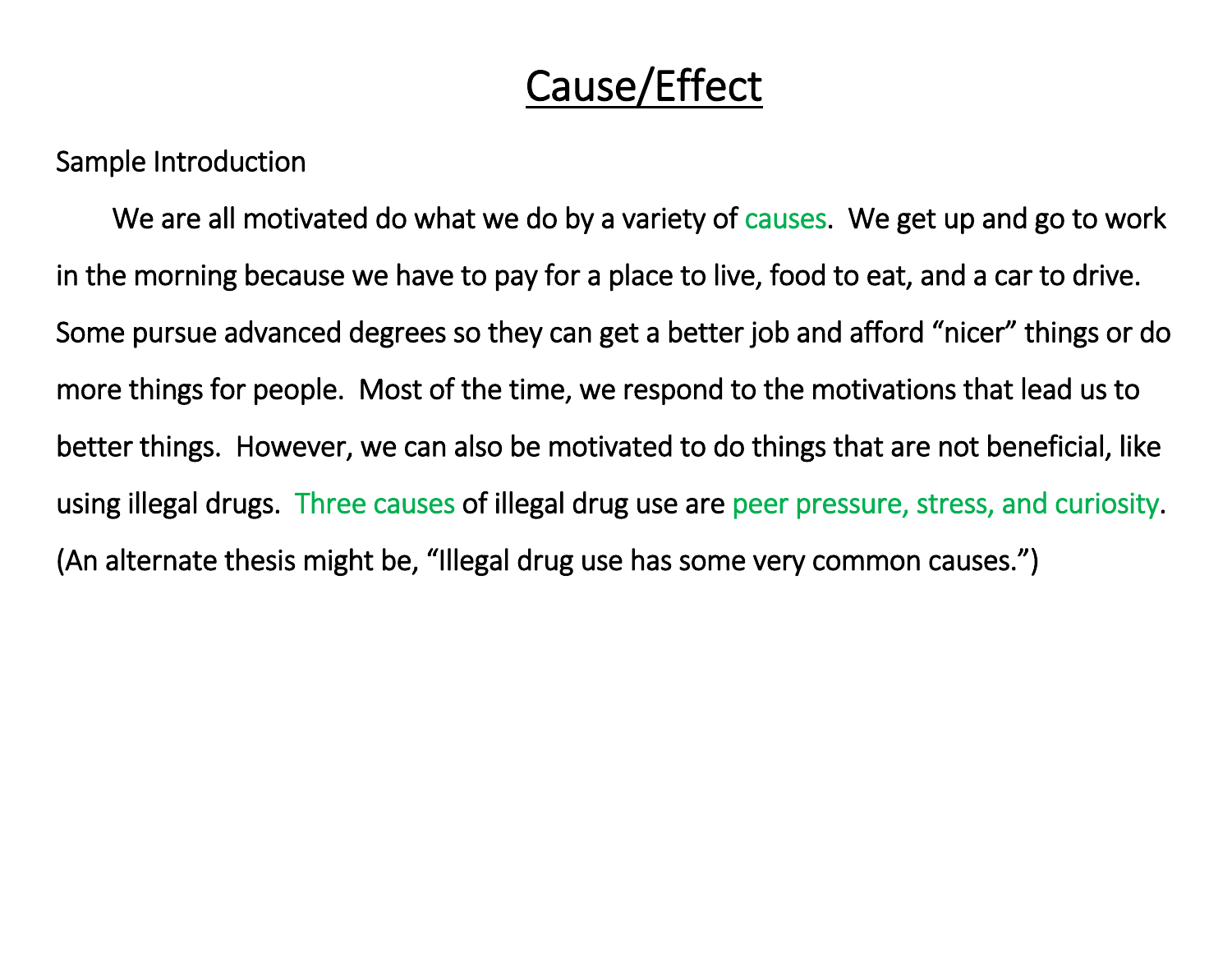The first cause of illegal drug use is peer pressure. One way that peer pressure results in illegal drug use is that it makes one feel inadequate. For example, in one situation, new members of a gang who were reluctant to take drugs were accused of not being able to control them the way the established members could. Because their "weakness" jeopardized their membership in the gang, they decided to take the drugs to prove that they were just as capable as the established members were. Others are made to feel the need to "fit in." For instance, a clique in a particular high school required anyone who wanted into the group to get high on LSD; those who valued membership in the group had to ignore all of the "common sense" warnings from parents and doctors about the dangers of using hallucinogenics just so they could be like everyone else in the group. Finally, some are challenged to prove their worth by doing things that they know are stupid. In one situation, a gang required initiates to get high on heroin "just once," when everyone knows that one use can lead to addiction. However, because they really wanted to be part of the gang, they gave in to the challenge. The desire to be accepted can make people do things that they don't really want to do.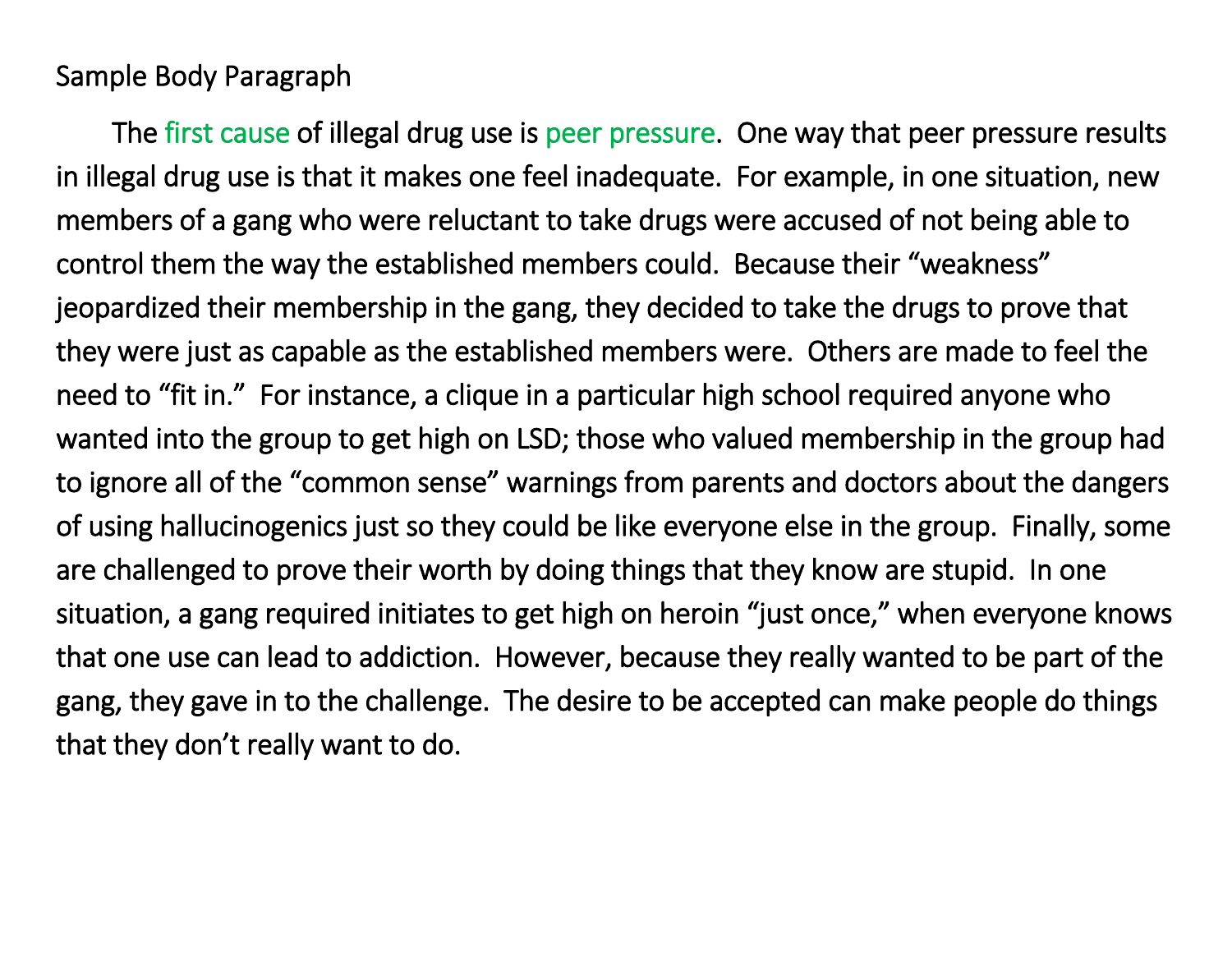# Division/Classification

Sample Introduction

 One cannot go to the store and buy a package of friends, but friends can be sorted into various "packages." We all have different kinds of friends whom we identify by their characteristics. We can look at their attitudes, hobbies, occupations, sizes, shapes, sense of humor, cars they drive, etc. We tend to group our friends based on characteristics that they share. Three kinds of friends, based on attitude, are happy friends, sad friends, and angry friends.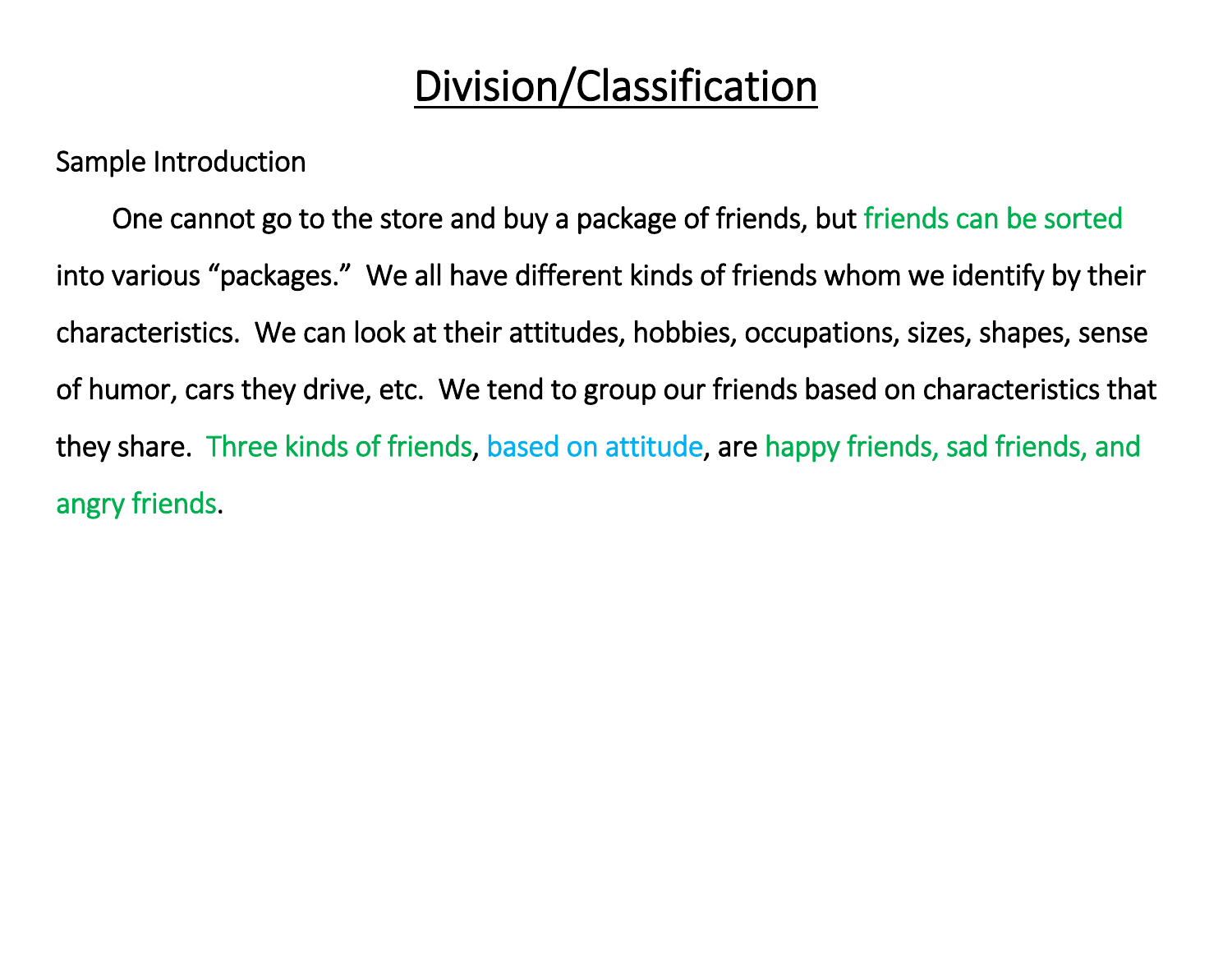The first kind of friend based on attitude is the happy friend. One happy friend is Joe; it seems that no matter how bad things get, he is always smiling. For instance, last week on his way to school, he was stopped by a train, got a flat tire, and arrived late for his first class; however, when I talked to him, he greeted me with a smile and laughed, "I am having an adventurous day!" Another happy friend is Miguel, who can always find something good in every situation. For example, last spring the battery in his car died and he had to buy a new one with money he had been saving for a special project. Instead of complaining about having to postpone the project, he said, "Well, it will be good to have a new battery for summer. Imagine if this had happened in August!" Finally, James is a happy friend because he won't let anyone make him angry. For instance, the other day, someone came up to him and started blaming him for something that was not his fault. Rather that becoming angry and defending himself, he just smiled and said, "Thank you for your opinion; have a nice day," and walked away whistling. Happy friends are those who don't let circumstances affect them adversely.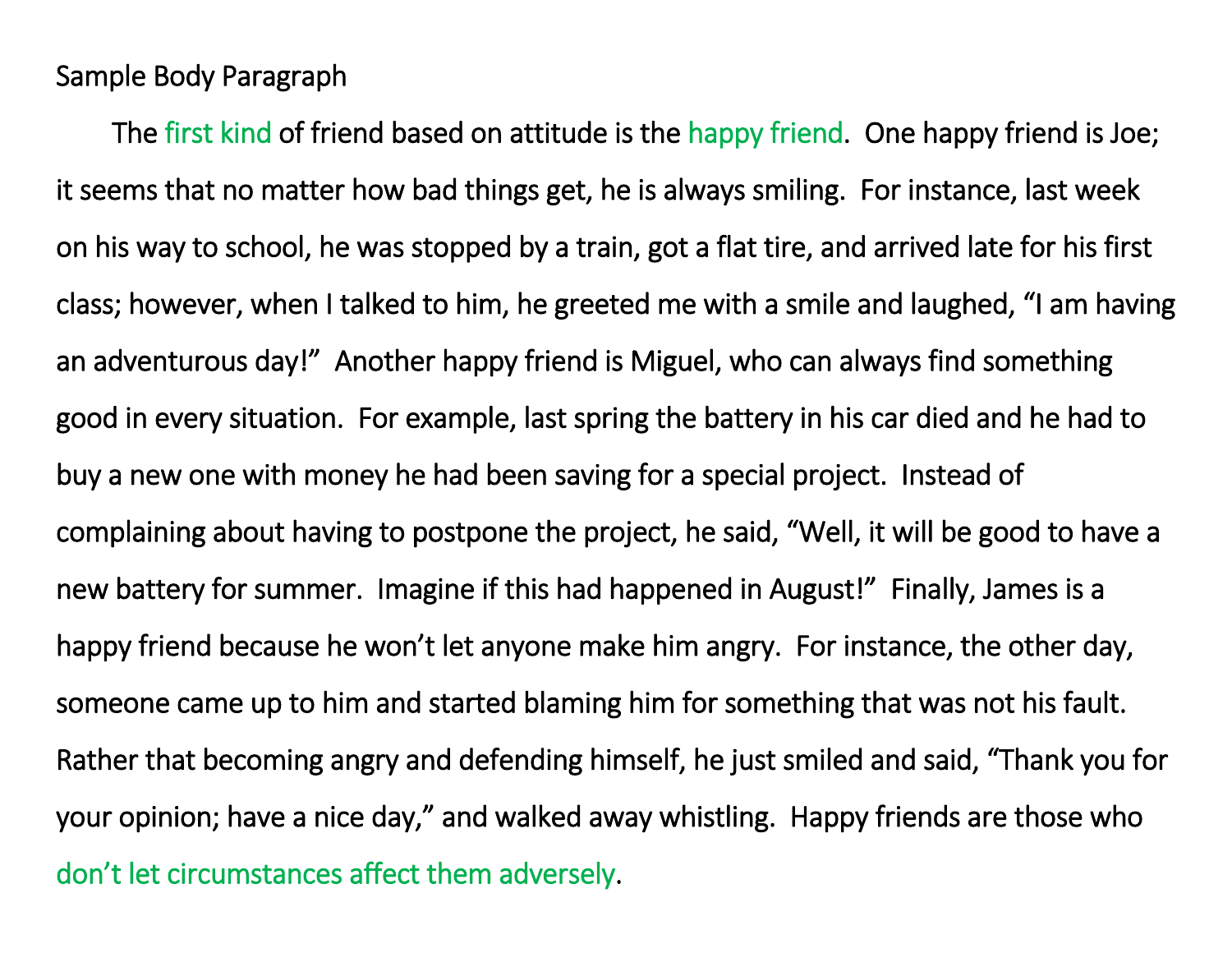### Process

Sample Introduction

 Not many homeowners like to do large maintenance jobs around the house. Cutting the grass, washing the windows, sweeping out the garage, etc. are weekend chores that have to be done, but they are usually not difficult or dangerous—just routine. Occasionally, in addition to these aesthetic chores, one has to tackle more heavy-duty chores that relate to keeping the house structurally sound. These chores can be dangerous as well as difficult and are better left to professionals. However, if professionals are not available and a substantial repair has to be made immediately, the homeowner has to tackle it. Even without special training or skills, the homeowner can usually accomplish major repairs if he plans his work carefully and follows a specific process, as in fixing a leaky roof. In order to stop a roof from leaking, first, clean all of the debris off of the roof; then find the leak; finally patch the leak with a good roofing sealer.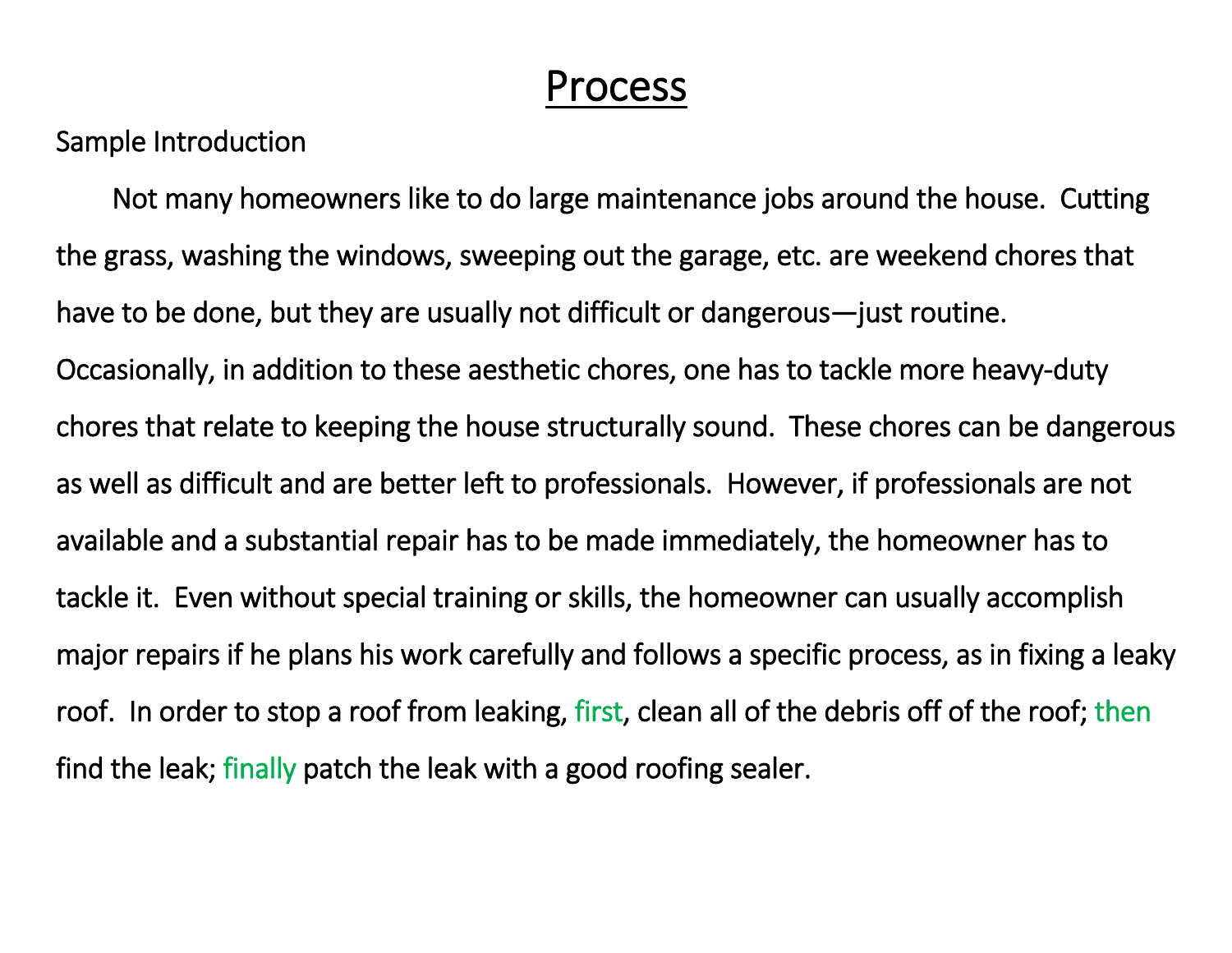The first step in stopping a roof from leaking is to clean the roof thoroughly. Before one can start cleaning the roof, he has to gather all of the equipment he will need. For example, a ladder is obviously necessary, as are a stiff broom, some kind of scraper for stubborn debris, a garden hose, and a good pair of gloves. Once all of the equipment is gathered and arranged near a convenient place to climb onto the roof, it's time to get up there and start the cleaning process. Begin by sweeping the bulk of the debris off of the roof. Any debris that won't come off with sweeping will have to be scraped off, but don't damage the shingles in the process! Finally, remove any leftover dirt by lightly hosing off the roof. This needs to be done carefully for two reasons: it will enable one to see and inspect any damage to the roof, and not getting the roof too wet at this stage will make it easier to find the leak later. Cleaning off the roof is the dirtiest part of the job, but unless this is done first, the leak will never be fixed.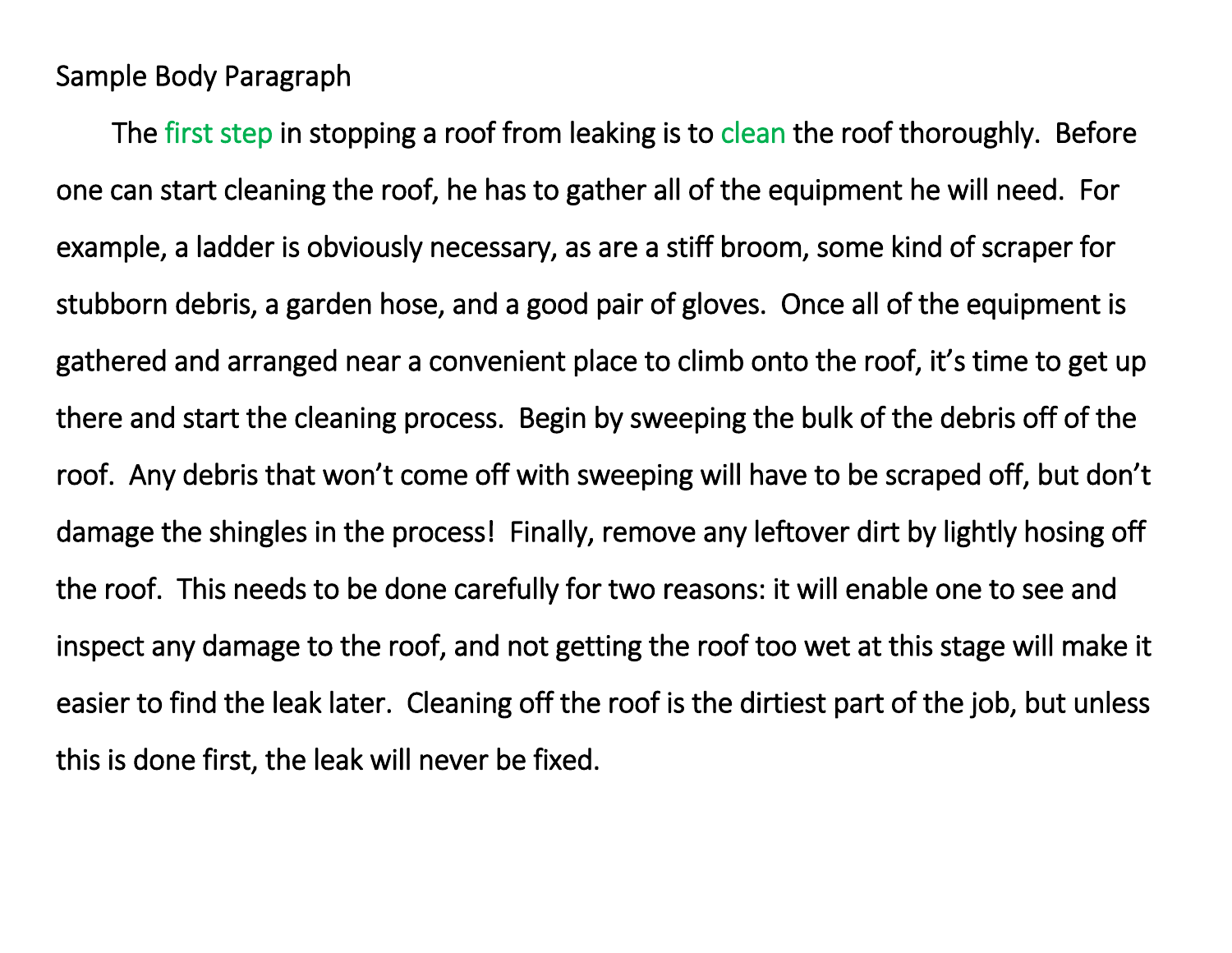### Comparison/Contrast

Sample Introduction

 In the movie Casablanca, Rick and Captain Renault express nobility differently. The story takes place early in World War II, when everyone in Europe who still had an ounce of freedom tried to escape Hitler's onslaught. Many among the refugees and among those who stayed behind sacrificed much in an attempt to thwart what most people considered an evil plot to rule the world. Those who were willing to sacrifice in order to overcome Evil and ensure that Good would be forever enthroned displayed nobility—the willingness to do the right thing, no matter how much it costs. There were, of course, different ways of expressing nobility, and those who took advantage of the war for their own advancement didn't express it at all. Rick and Captain Renault express nobility differently in character, goals, and treatment of others.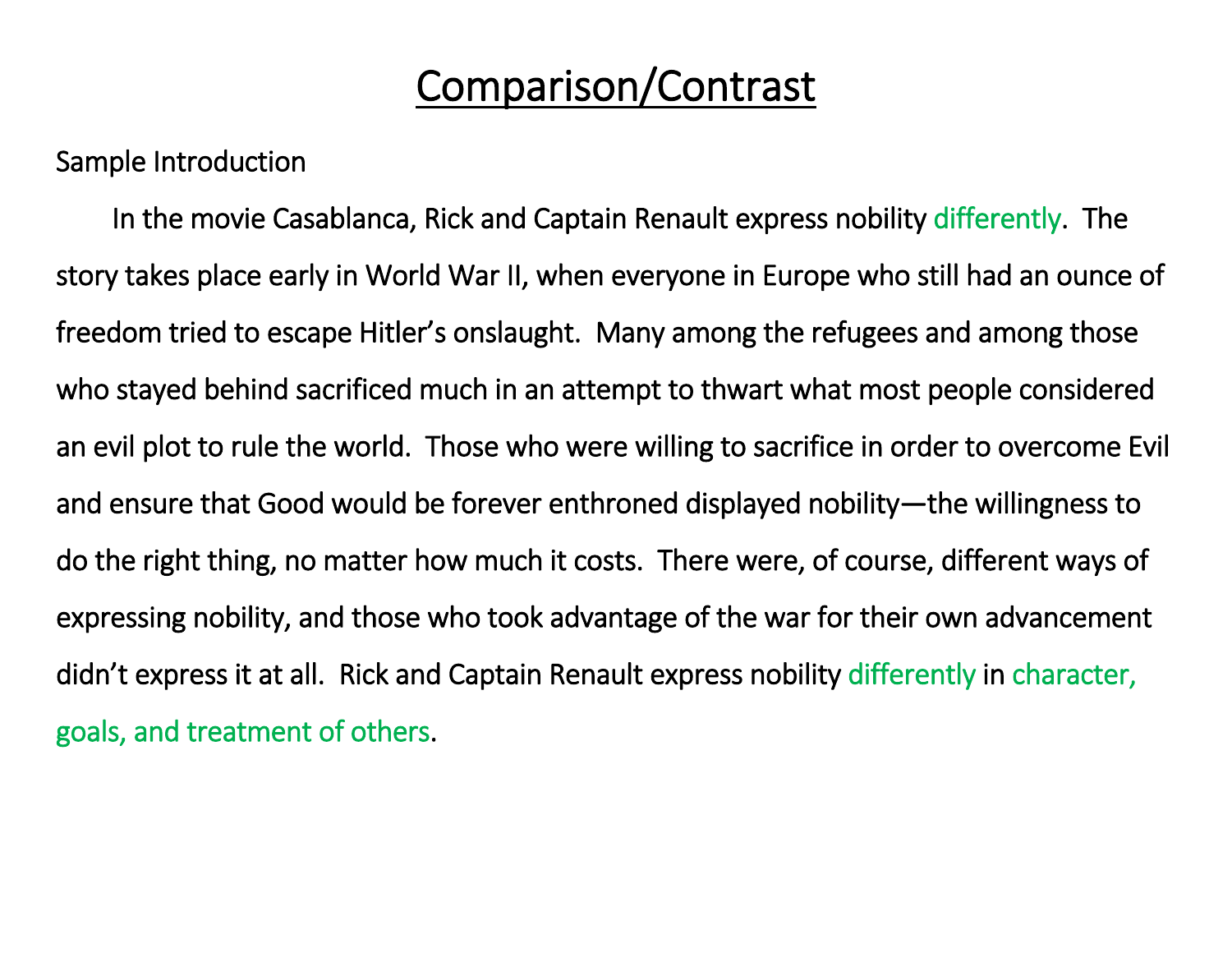#### Sample Body Paragraph (partial)

 One way in which Rick and Captain Renault express nobility differently is in their character. One aspect of character-related nobility that is different between them is the willingness to stand up for principles. For example, Rick is willing to risk his security in order to avoid any association with the Germans. He shows this in the scene in which he refuses to allow a German into his gambling room. The German threatens to report him to the law, but Rick doesn't care. Captain Renault, on the other hand, will do whatever it takes to gain security; he is always trying to appease the Germans so that they will treat him well. This is clear in the scene in which he finds Rick drinking by himself in the café. First, when Rick complains that Renault's men really messed up his café looking for the letters of transit, Renault says that he told them to be extra destructive because that impresses Germans. Then, after refusing to answer Rick's question about his loyalties, he says that he had better go flatter Major Strasser. Another aspect of character-related nobility that is different between them is the willingness to help someone in need just because the person is in need. . . .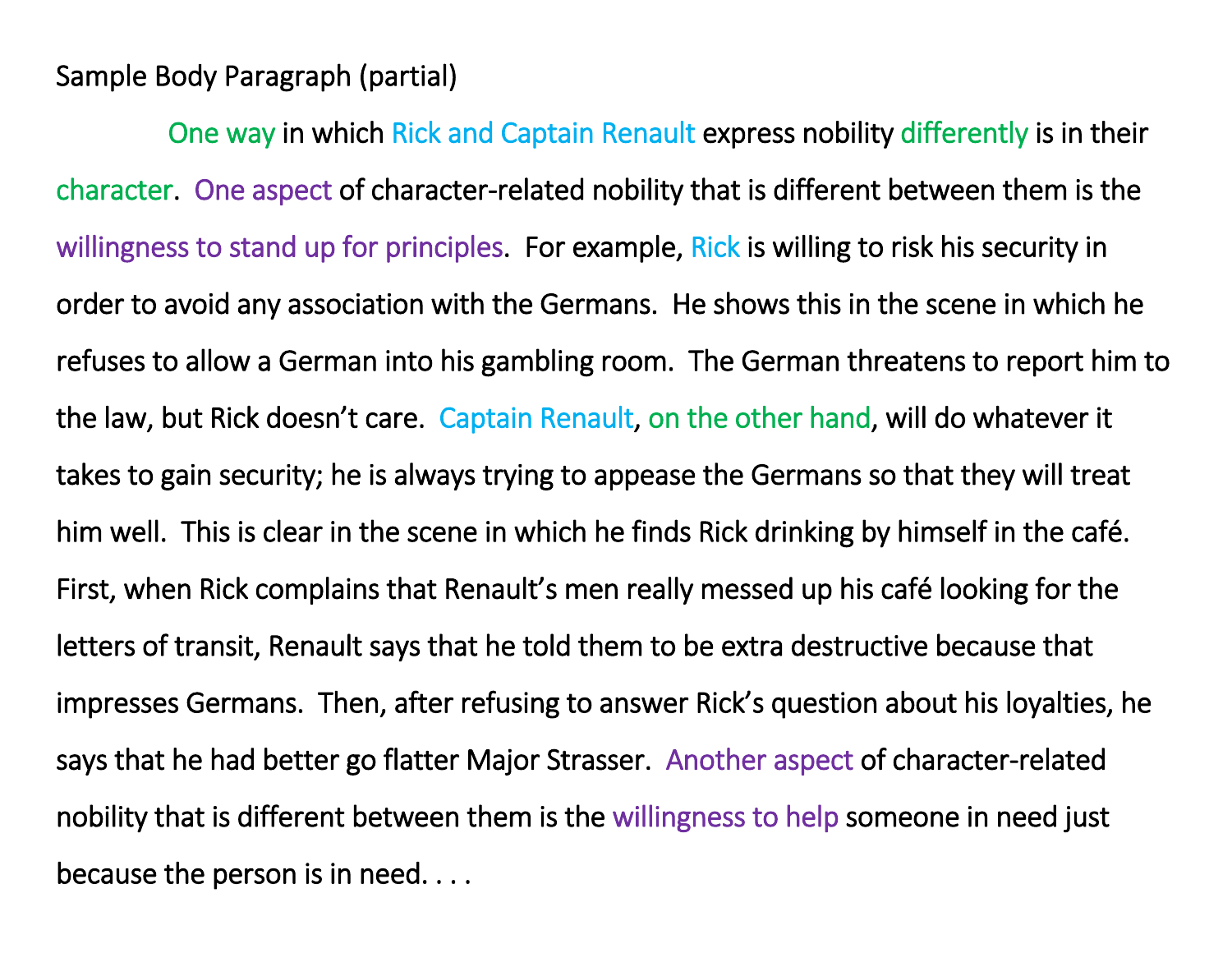### Narration

Sample Introduction

 Playing with matches as a child taught me the importance of knowing my limitations. It was a dry, mild summer day in Southern California, and, being a boy of eight, I was filled with the sense of adventure. I had recently become fascinated with the scientific mystery of matches. Of course, as a child, I would not have put in those terms; it was just amazing to me that something so hard and so cold could instantly produce something so hot and so airy. I was also curious as to how the fire from the match could be transferred to other materials and began to wonder about how fast different materials would accept the flame. The warm weather outside and my burning curiosity inside enticed me to perform some experiments. Little did I realize the enlightenment that awaited me. Lighting a match, starting a fire, and trying to put out the fire taught me while I was still young the importance of knowing my limitations.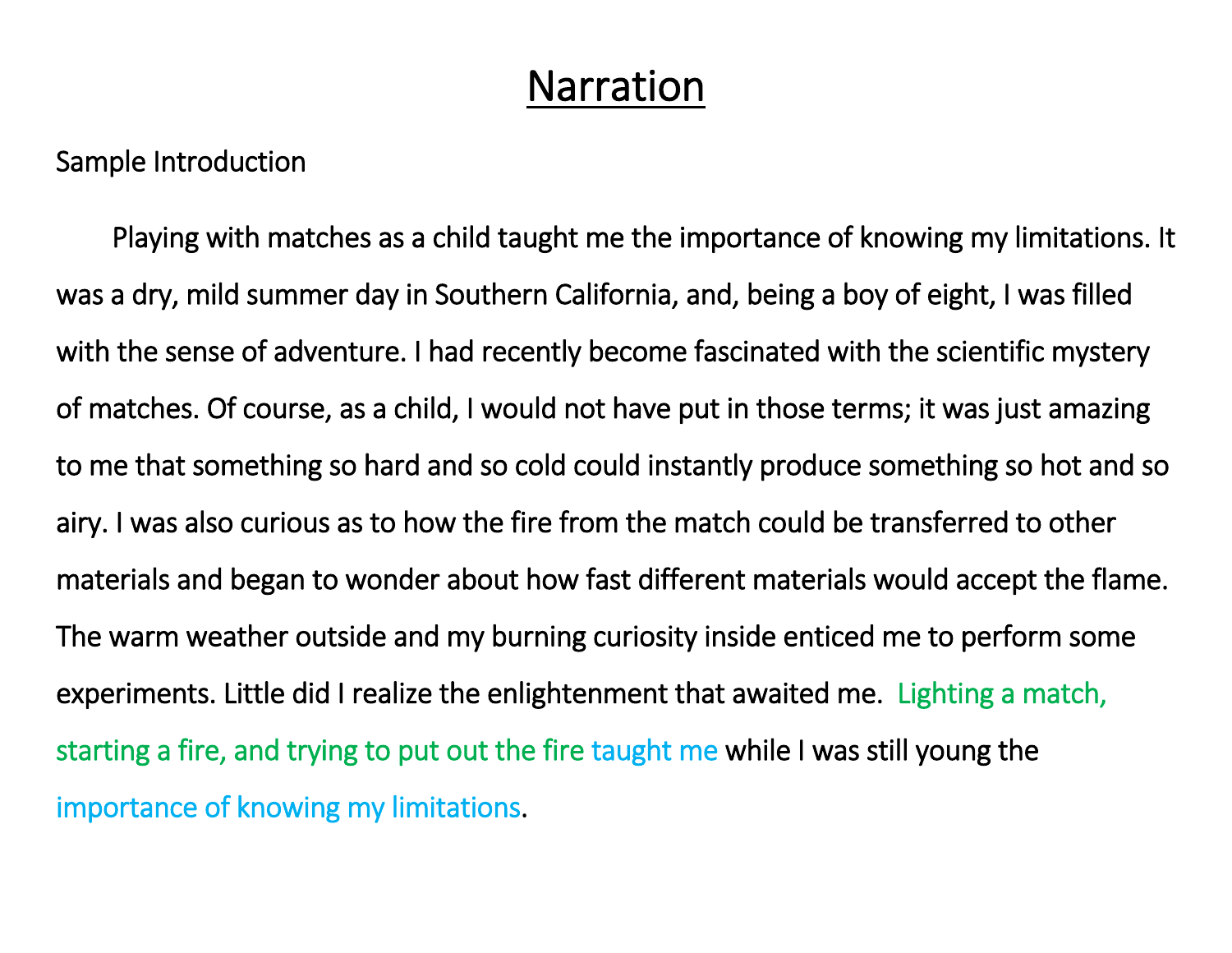#### Sample Body Paragraph (partial)

 Lighting a match was the first thing that made me begin to consider my limitations. It was summer, no school, nothing but free time to explore my environment. And, there was much to explore. We lived on a dead-end street in a new housing project, with a vacant lot at the west, "dead," end of the street and another at the opposite end where the road curved left from the south and became our block. There were five houses on each side of the street, and at that time, there were no fences dividing the back yards. We lived in the second house from the west end of the block, on the north side of the street. It was a short walk across the neighbor's dry and dusty back yard to the empty lot, so I started out on my scientific adventure with a brand new book of "borrowed" matches in my pocket. In the lot, near our neighbor's property line, was what seemed at the time a gigantic hole. It was easy enough to get into and out of, but once in it, I could stand up to my full height and not see over the edge. That, of course, meant that no one could see me, either. Perfect! I took the matches from my pocked and squatted down next to some dry weeds and grass that were in the bottom of the hole. I tore out a black paper match and held it tight against the strike pad on the book. . . .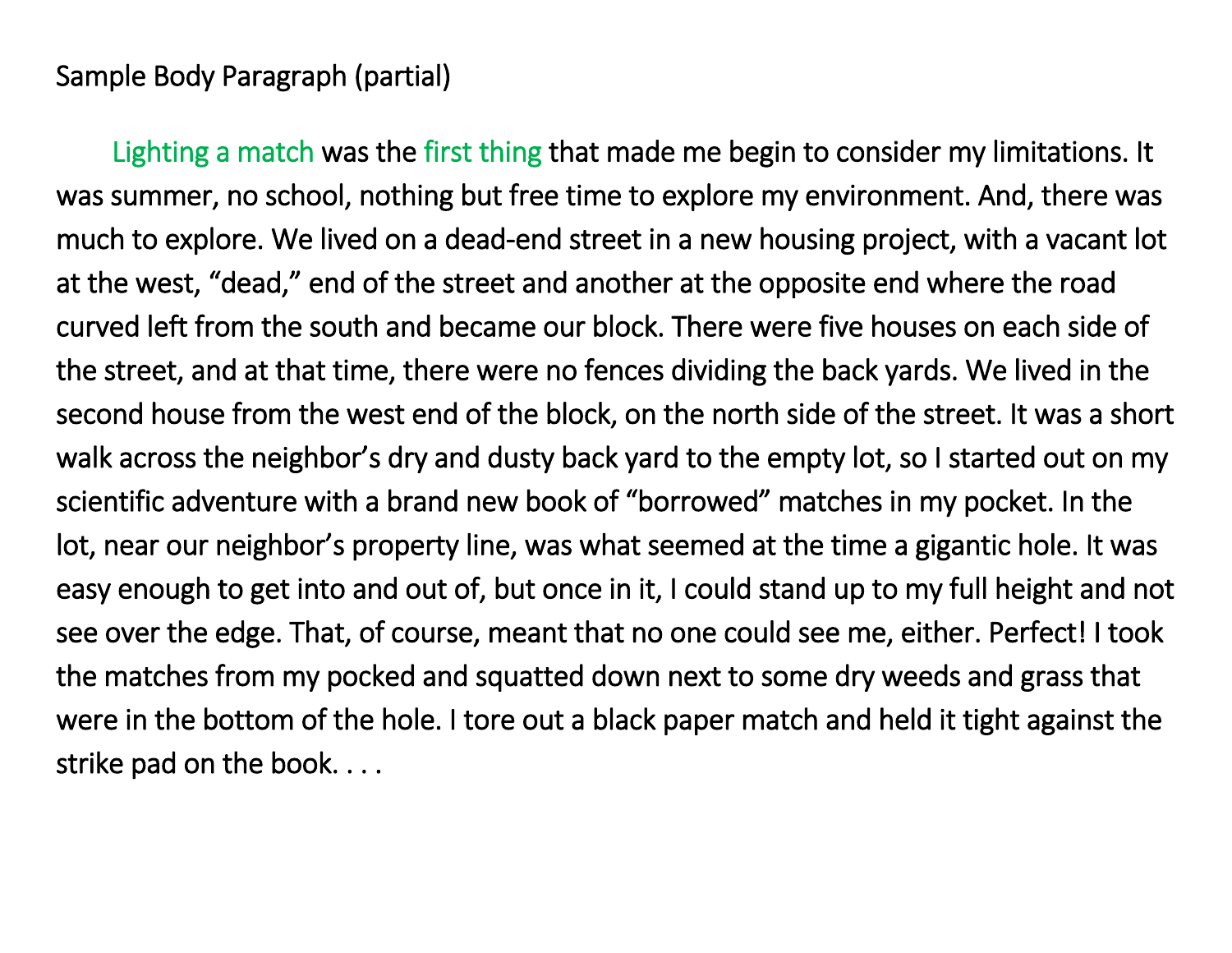## Definition

Sample Introduction

 The term "team player" clearly comes from the world of sports and indicates someone who is a member of any given team. From the local Pop Warner and little league teams to the NFL and professional baseball, every team is made up of players who do their parts to make the team successful. The basketball player who has a chance to shoot and increase his point percentage will pass the ball to another player who will take the shot if that's what the play calls for. That last point (making the team successful) gets at the heart of a universal application of the term. A "team player" is not just a member of the team, but one who thinks of the team first and does his best, even if it means putting his own "glory" aside, to help the team win. Whatever the context, the team player follows the "coach's" instructions and sacrifices himself for the good of the team. This attitude is not limited to sports, but can be seen in any context in which people work together to achieve a common goal. The team player attitude can be seen in business, school, and families.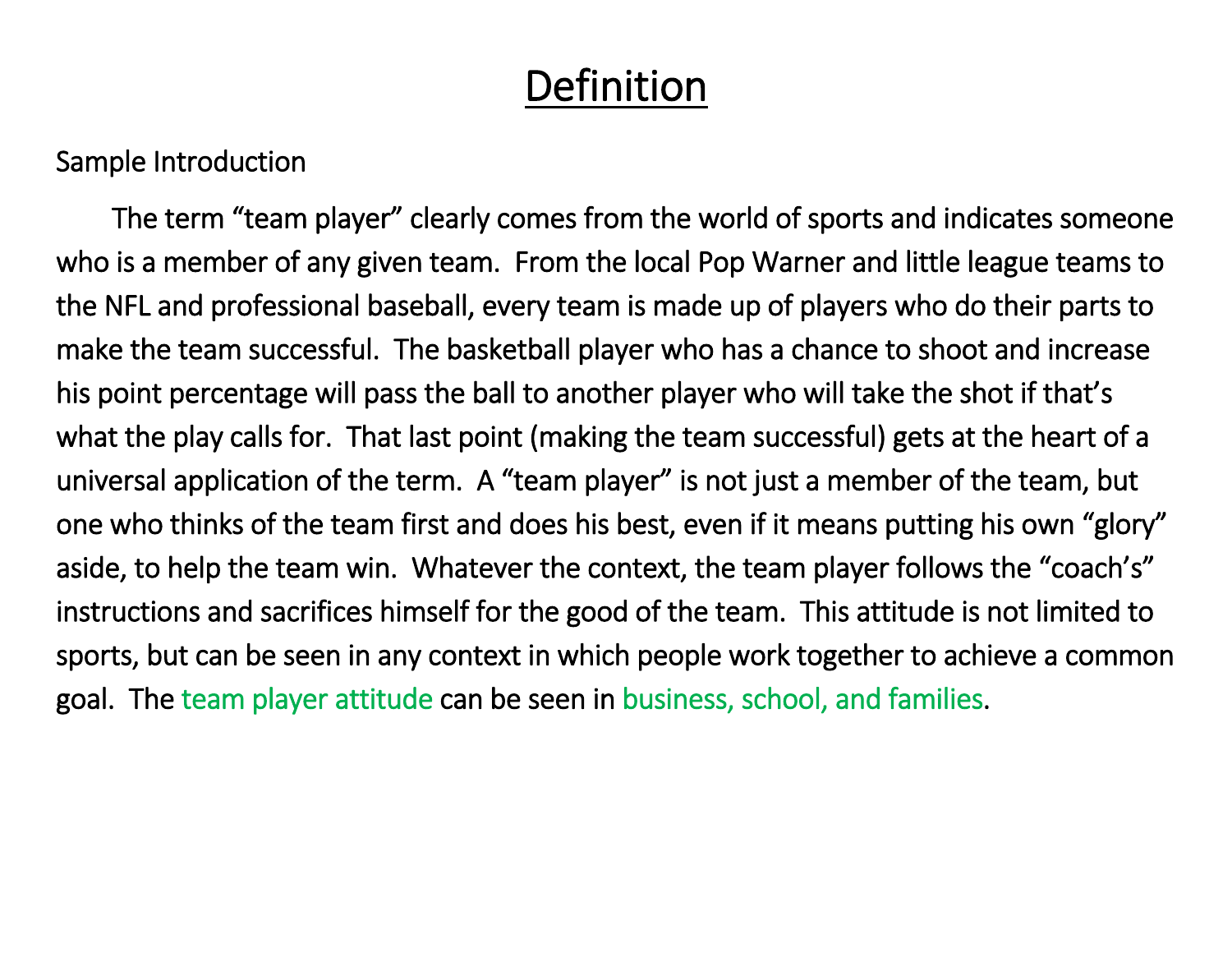The first area in which the team player attitude is seen is business. When a sales team is trying to break a sales record to help the company go public and be much more successful, the team members focus on the good of the company and not their own advancement. Each member of the team is given a particular assignment: research, marketing, making contacts, closing deals, keeping records, charting progress. The team player concentrates on completing his assignment as effectively as possible; even if he has the opportunity to make a large sale on his own and earn a sizable bonus, he will not be distracted by it but will turn the sale over to the member in charge of sales. When a company is trying to cut costs in order to be more profitable, the employees cooperate by conserving office supplies, limiting phone use, taking shorter lunch breaks, and working longer hours for the same pay. For example, the company depends on sales to stay in business and does much sales work over the phone, but instead of making a long distance call to make a "possible" big sale and get a commission, the team player will call only those prospects he is sure will respond favorably, even if the sale will be small. The company wins only if the team wins, and that goal supersedes any personal profit.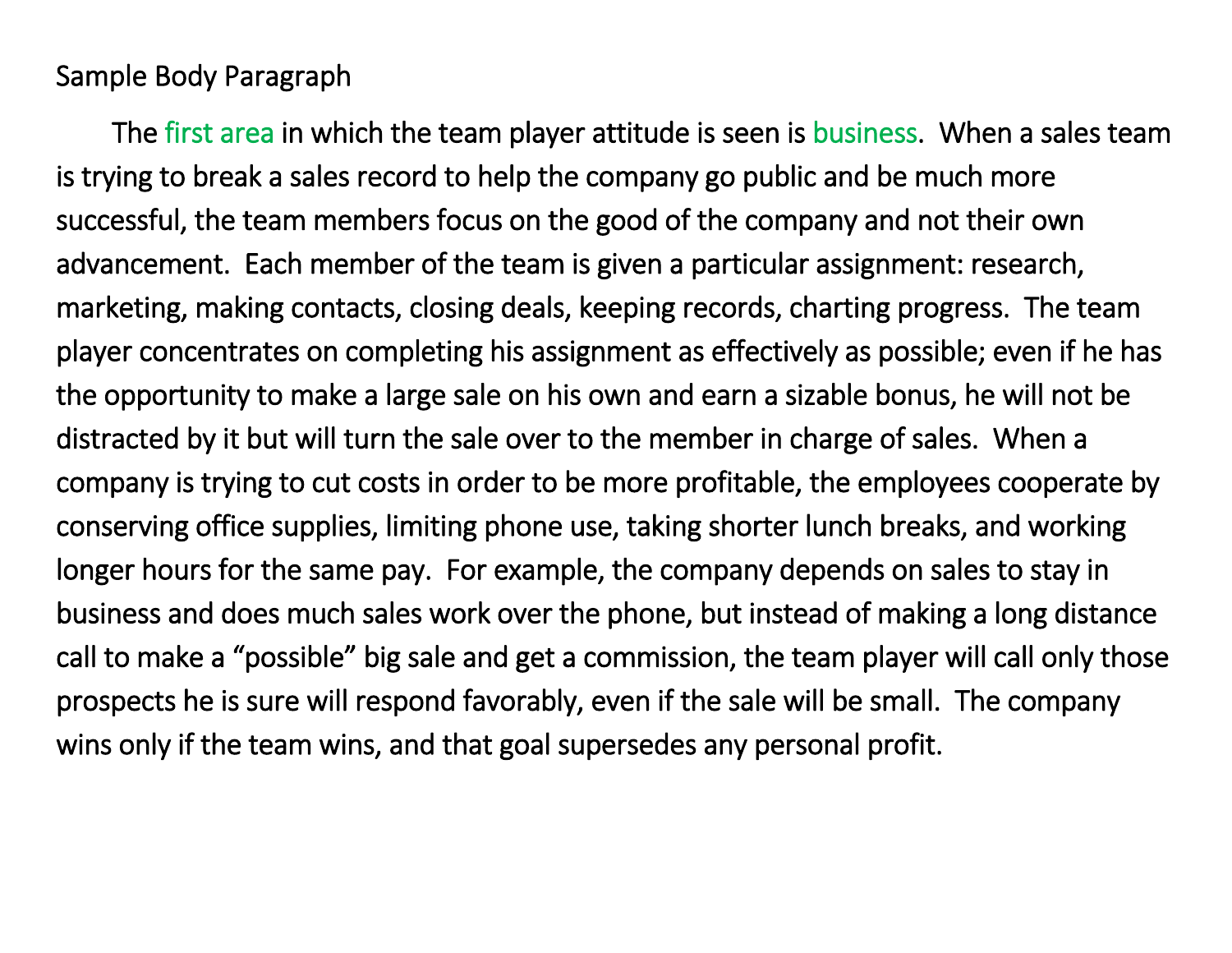### Argumentation

Sample Introduction

 Have you ever wondered why some people call the concept of evolution "scientific"? One's first thought might be, "Of course, it's scientific; all scientists believe that life on earth developed through the process of evolution!" Some may also refer to Darwin's observations of animal behavior as scientific evidence for evolution; his record of those observations (The Origin of Species) has been accepted by the scientific community as the standard guide for studying life on earth. In addition, one can't take any science class in public school that doesn't teach the theory of evolution as scientific fact. However, if one studies the nature of the concept of evolution scientifically, he will find that it may not be as scientific as many people think it is. Although many people think that the theory of evolution is scientific, it can't be scientific because it contradicts natural law, is based on assumptions, and, in essence, is religious.